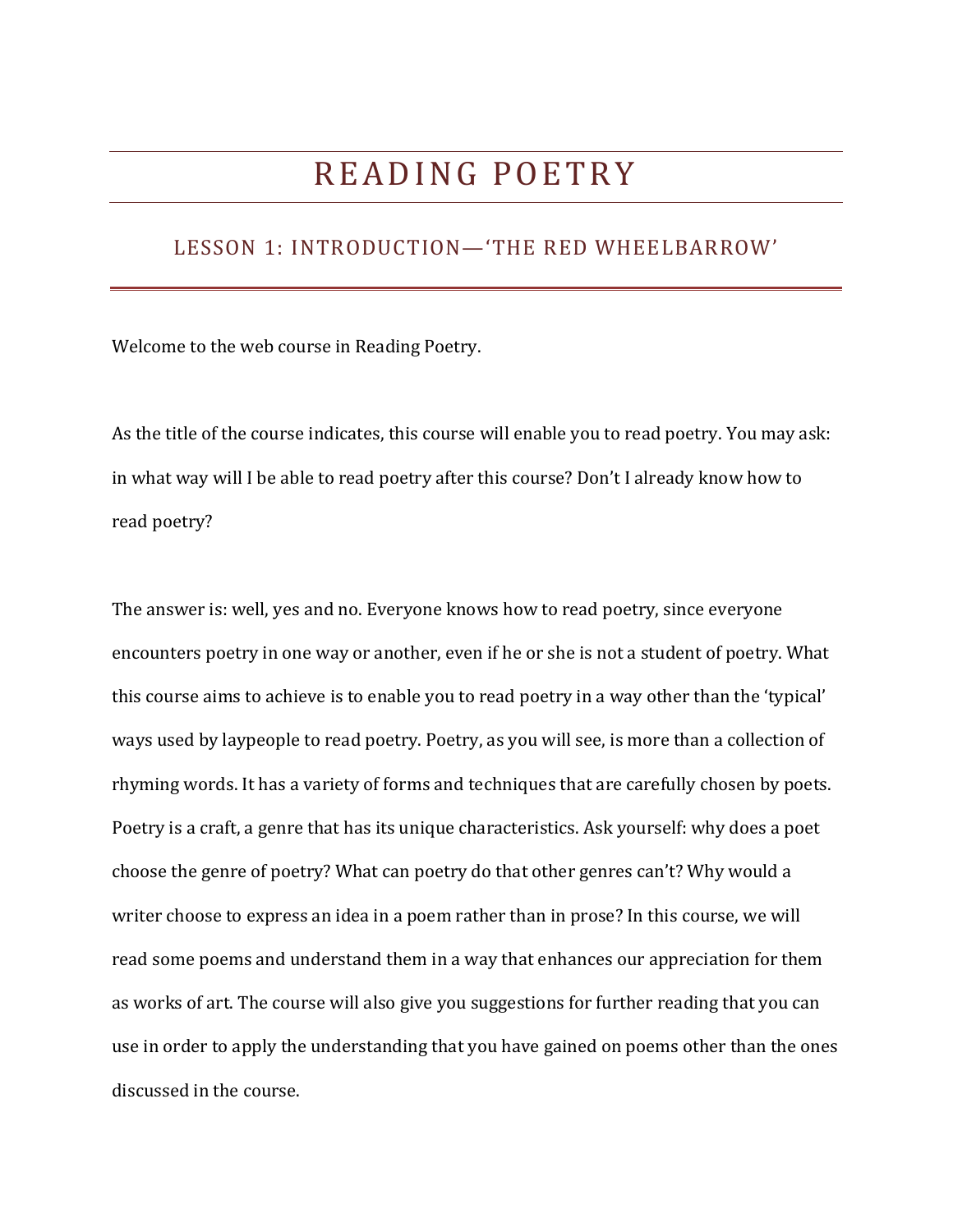To begin with, let's get straight into reading poetry. Read the following poem. It is advisable to read it more than once and to note down some of your thoughts about it before you move on to the analysis given below it. There are a few questions below the poem. Try to find your own answers to these questions before reading the given analysis. **Remember, there are no right and wrong answers in poetry**. Your interpretation of a poem can be as similar to, or as different from, someone else's. The saying "we read as we are" applies even more to poetry than it does to other kinds of writing. Read from your perspective, which is the result of who you are as an individual and what your experiences have been. There is immense satisfaction in deriving your own meaning from a piece of writing. So let's start practising how to do so!

## THE RED WHEELBARROW—WILLIAM CARLOS WILLIAMS

| so much depends  |  |
|------------------|--|
| upon             |  |
|                  |  |
| a red wheel      |  |
| barrow           |  |
|                  |  |
| glazed with rain |  |
| water            |  |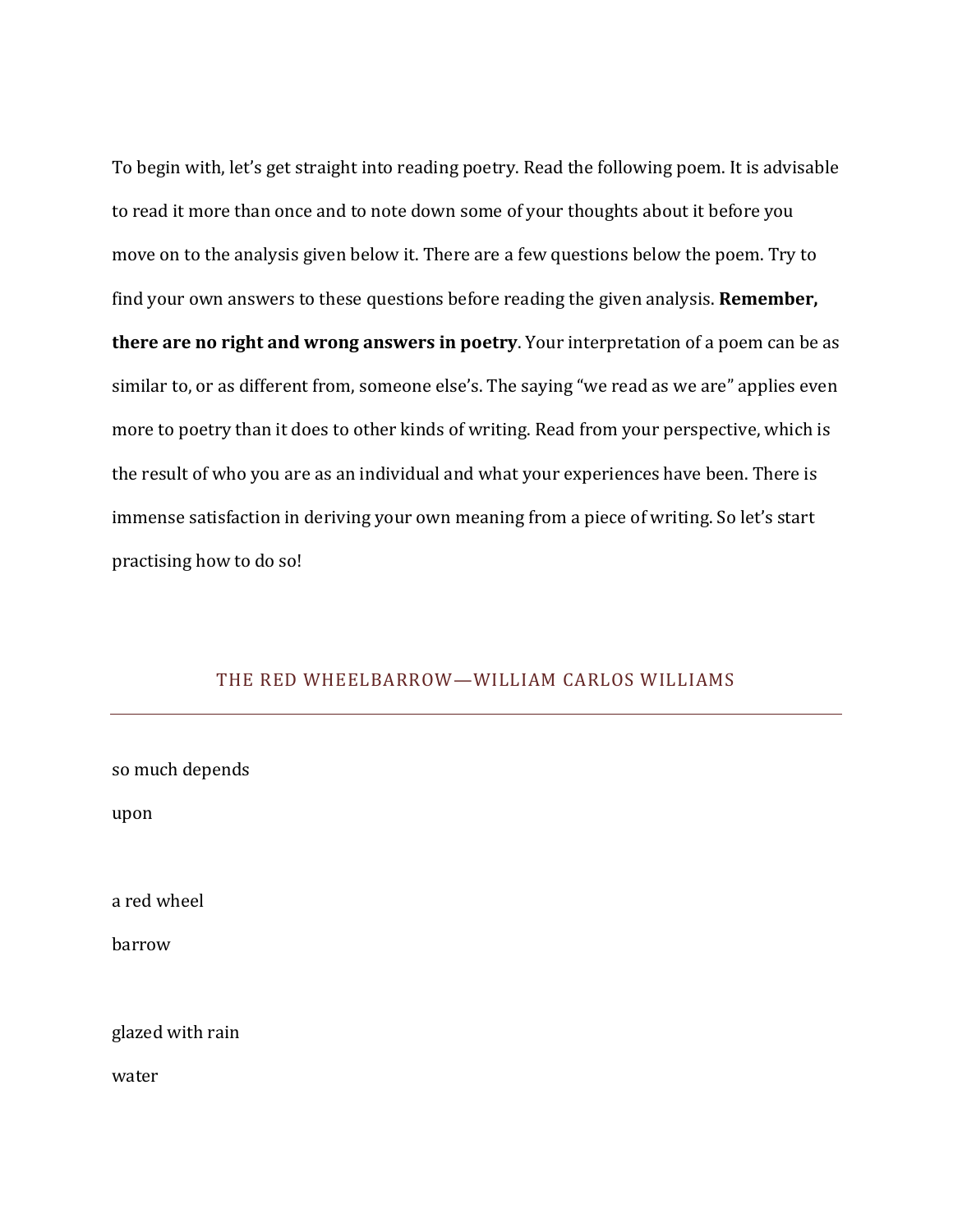beside the white

chickens.

## QUESTIONS TO THINK ABOUT

- 1. Why doesn't the first word start with a capital 'S'?
- 2. Are the line breaks and stanza divisions important in some way?
- 3. Are there any specific words that seem particularly interesting or significant to you?

## ANALYSIS

Have you spent some time thinking about this poem? If not, go back and do so before you read on.

What were your initial thoughts while reading this poem? Did you wonder, "Is this even a poem?" Well, it is. What makes it a poem? Well, it *looks* like a poem: therefore, it must be a poem. Let's do a 'close reading' of this poem: a **close reading** is one in which we look at each part of the poem in detail. We won't be doing complete close readings for every poem in the course, but this one should help to get you started on the practice of close reading.

First, we have the title: the red wheelbarrow. Note how the title immediately presents a very vivid visual picture. Poems often appeal to our senses, and one of the most effective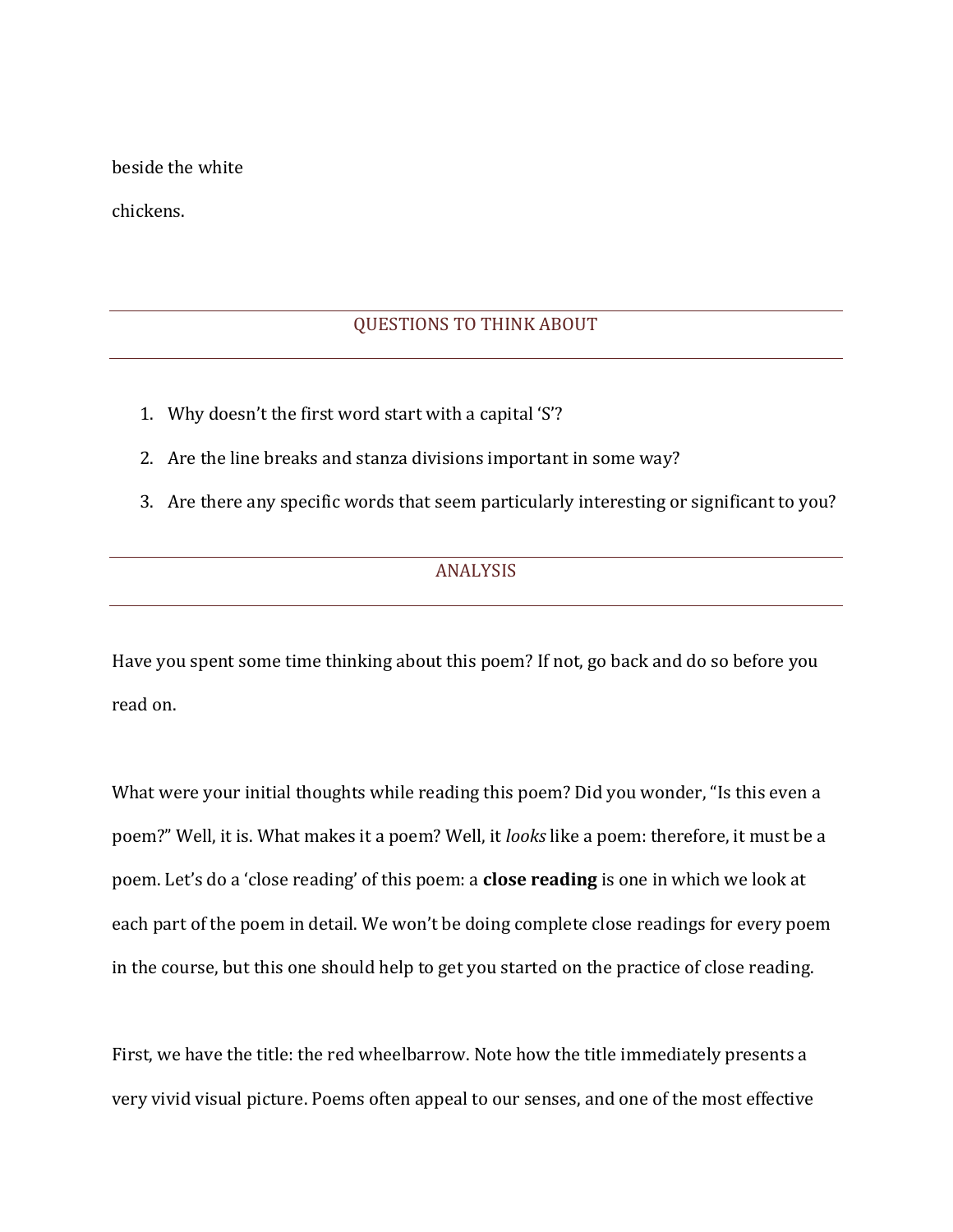ways in which poets present their thoughts is by giving us visual, auditory and other images that bring the poem to life. In fact, we can even go so far as to say that no poem is complete without **imagery**.

Think about the image in the title for a minute. What kind of wheelbarrow are you imagining? We know it's red, but is the paint fresh and new, or old and peeling? Does it look new, or show signs of wear? The poem will give us more clues about the object that it is about.

On to the first stanza:

## *so much depends*

#### *upon*

Yes, this is a stanza, even though it only contains four words. Why do we identify it as a stanza? We do so because the poet chose to structure it that way. Note the lack of capitalisation at the beginning of the first sentence. Poets often focus on **punctuation** in interesting ways. Sometimes they use the rules to make a point (as we will see with Shakespeare's sonnets), and sometimes they break the rules in order to make a certain point. Let's now try to focus in depth on the questions in your pre-analysis section.

First, why doesn't the first word start with a capital letter? When we start a sentence with a word that beings with a capital letter, it's clear that we're starting a new sentence. By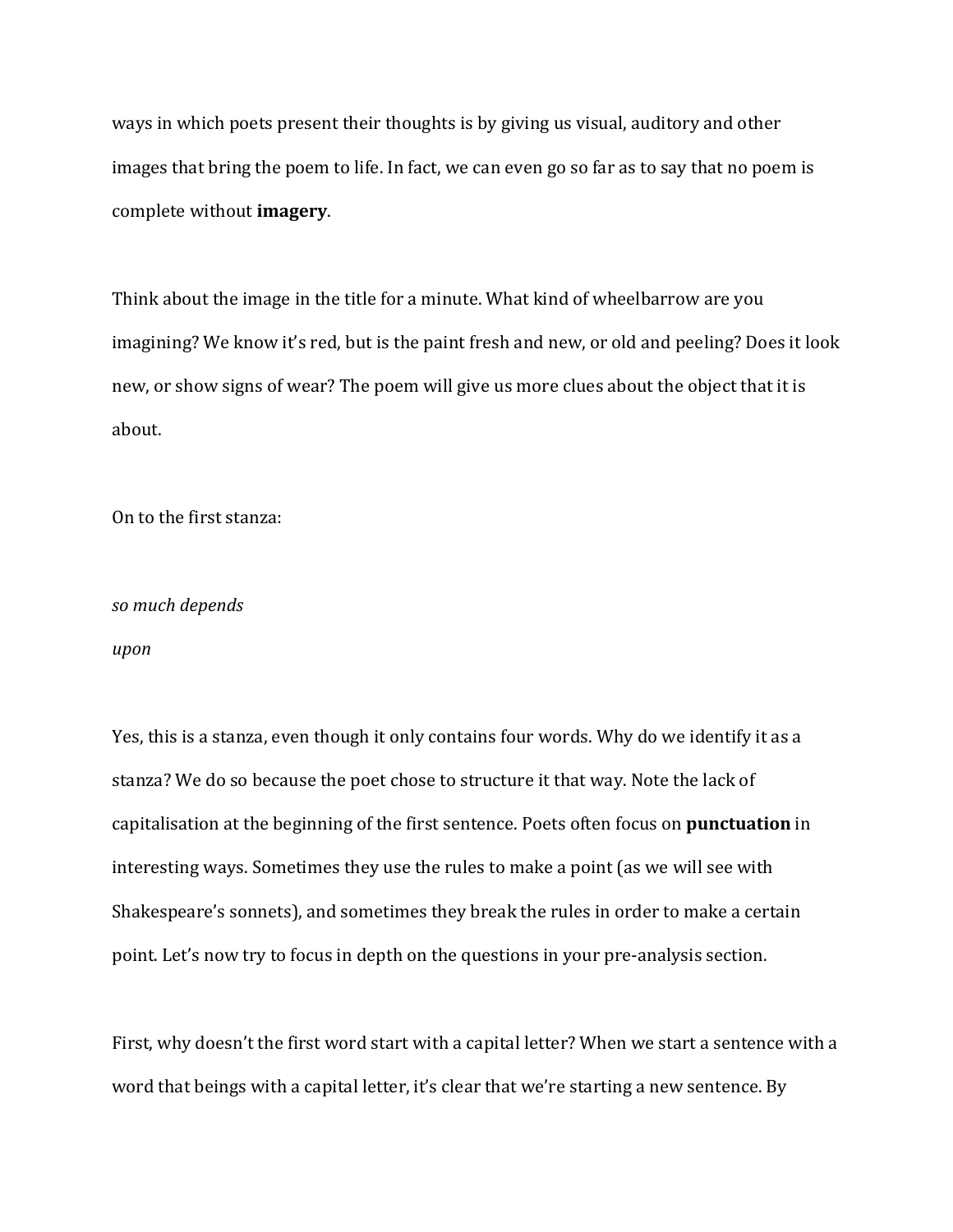starting the poem with a word without an initial capital letter, Williams seems to be indicating that his sentence is a continuation of an earlier thought. He also seems to be suggesting that he is showing us only a part of a larger picture or process. we are being given a glimpse of something that we can't see completely.

2. Are the line breaks and stanza divisions important in some way?

As you must have realised, the poem is actually one single sentence: *so much depends upon a red wheel barrow glazed with rain water beside the white chickens*. Would you have read these sixteen words the same way if they'd been written in the form of a prose sentence? Probably not. Notice how the points at which Williams chooses to put in his line breaks and stanza breaks guide your reading of the poem. Typically, each stanza of a poem presents an individual thought.

From time to time during the course, we'll be looking at grammatical aspects of sentence structure in order to better understand the poem. Remember that poetry is a craft, and a poem is just as much a physical object as is a table or a chair. Like any other object, a poem can be divided into its various components. To further the analogy, think of the way a table is constructed: it's made of a particular material: say wood. The wood is divided into different parts: the surface of the table and its legs. These parts are held together using nuts and bolts.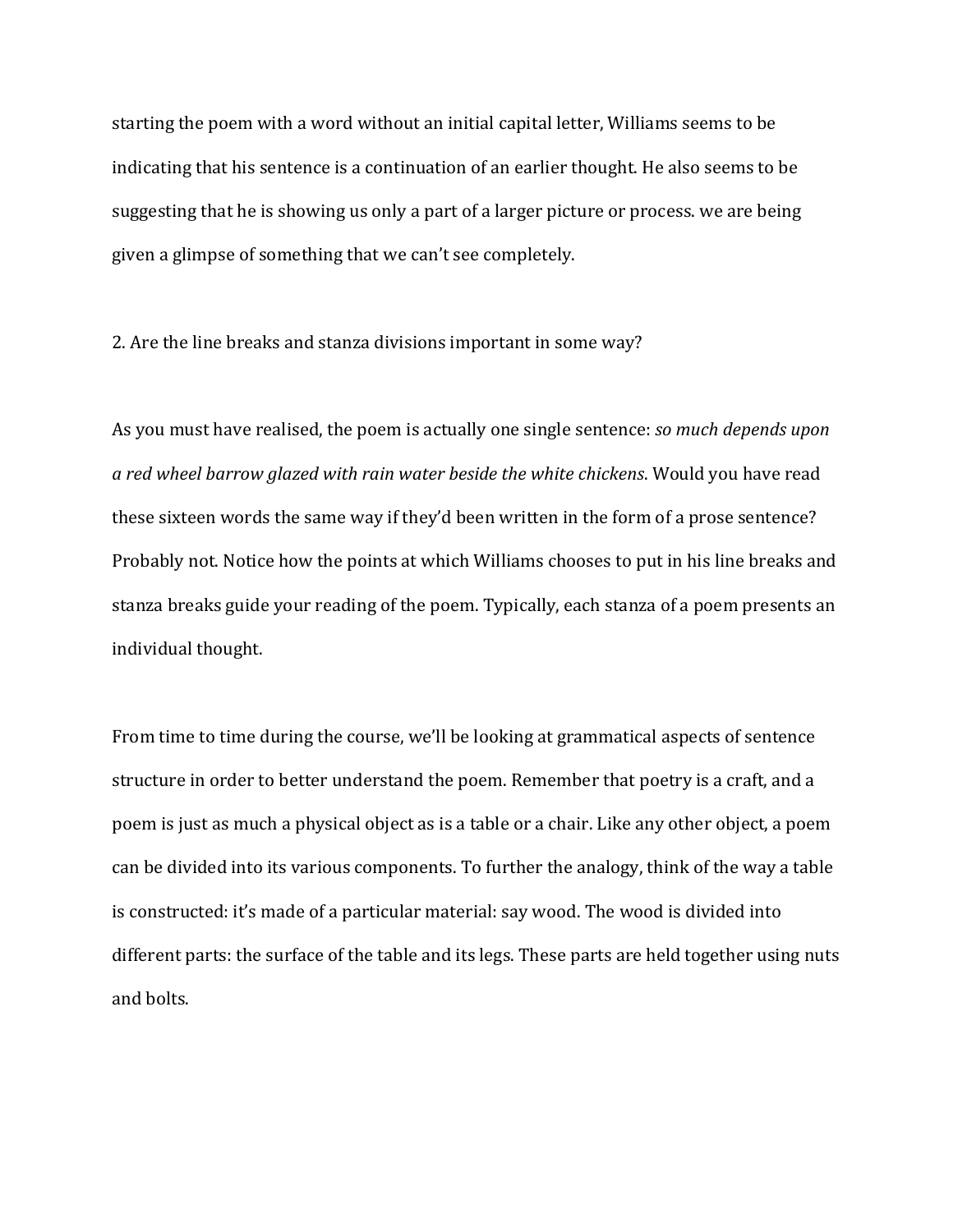In a poem, the 'wood' is the words. The 'nuts and bolts' are the **sentence structure** and punctuation. When you understand the material and the 'nuts and bolts' better, you'll be able to take a lot more away from a poem than you did when you were 'just' reading the poem without paying attention to the way it's written.

The first stanza says: *so much depends / upon.* While this may seem to be a very unconventional poem, the first stanza actually follows the traditional rules of sentence structure: the sentence starts with a **subject**, "so much", and a **verb**, "depends". The content of this subject-verb pair also raises some intrigue about the **object** of the sentence. "So much depends upon *something*." This *something* must be pretty important if so much depends on it.

Stanza 2:

#### *a red wheel*

#### *barrow*

Grammatically, the phrase "a red wheel barrow" is the object of this sentence. In grammar, a sentence is defined as a subject-verb pair, with the object as an optional element. Everything else in the sentence is an add-on, or something that adds extra information to the 'main point' of the sentence. These parts are typically **modifiers**. We'll learn more about them as we read on.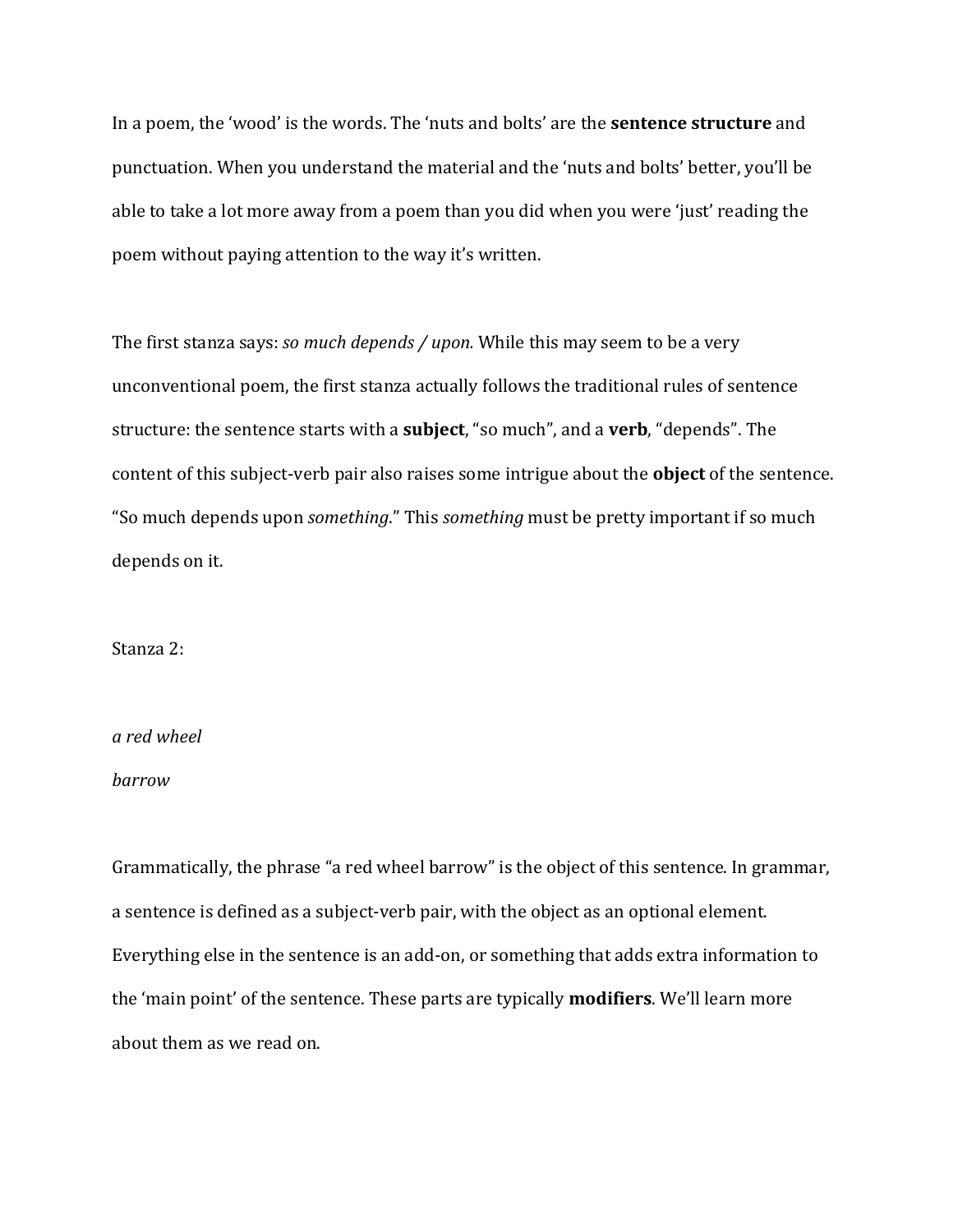Note how the poet splits the word 'wheelbarrow' into two. Now, this word is typically not split into two. By dividing the word in this atypical way, the poet seems to be drawing our attention to the parts of the object: the wheels are separate from the 'barrow' or the frame. This is another hint that we're looking at a macro-cosmic view of something larger. We're stripping something down to its basics: in this case, both the wheelbarrow and the sentence (and, by extension, the poem) itself. Notice how form and theme are very closely interlinked. The poet has something to say, and he's using the form of his poem to guide his readers into finding meanings in the poem. What meanings have you come up with so far? Are they similar to or different from this analysis? Are you beginning to see the poem in a different light from what you would have if you hadn't been reading this lesson?

Stanza 3:

## *glazed with rain*

## *water*

"Glazed" is certainly a word that stands out in this poem. In fact, it's the only unusual word that might make you reach for the dictionary. Let's think of meanings that we can associate with this word. Poets often use such **connotations** to imply certain meanings that aren't explicitly stated in the poem.

What does the word "glazed" bring to mind? There are two interesting ways in which we can examine this word. One is from the meaning aspect, and the other is from the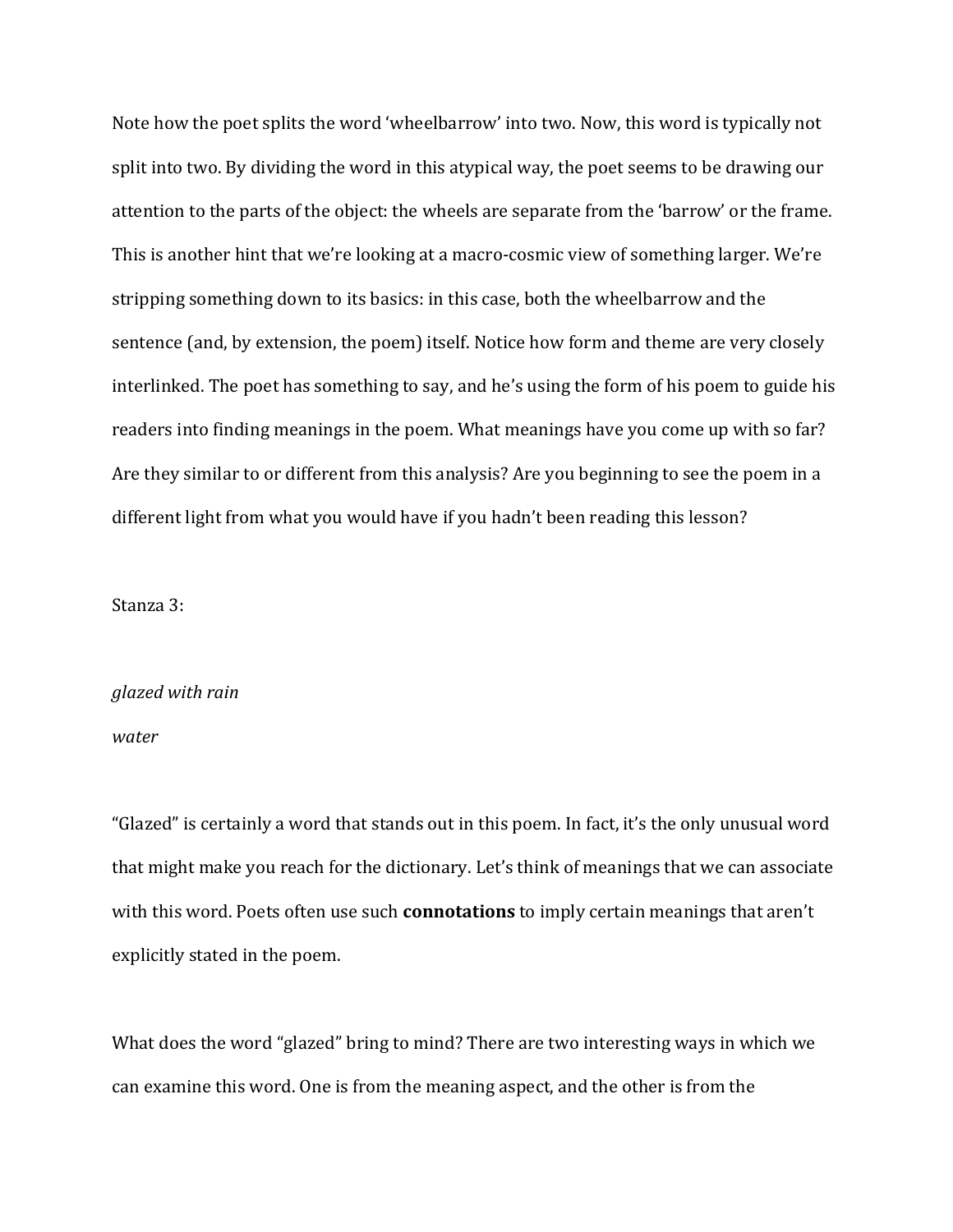grammatical aspect. Meaning wise, this word is typically associated with baking and with pottery. To glaze a sweet is to coat it with syrup. To glaze a jar is to varnish it. But we also use the word in a sentence such as "my eyes were glazed over." This is a **metaphorical**  rather than **literal** meaning. Note that this meaning often has negative connotations. We say our eyes are glazed over when we're tired or sleepy or unable to concentrate on or to understand something. By using this word, Williams is bringing in all these connotations of the word.

How do we understand this word in the context of the poem? The wheelbarrow is "glazed". In the context of food or pottery, the object is glazed in order to make it tastier or prettier. In the poem, the word is used as a modifier rather than a verb. So, the word is used to *describe* the object rather than to show a process. It's passive rather than active. Also, while someone glazing an object does so deliberately, here the effect of the rainwater is almost accidental. The rainwater doesn't *intend* to glaze the wheelbarrow: or does it? Depending on how we choose to interpret it, the meaning can change. The overall effect here is to add an aspect to the way in which we first visualised the wheelbarrow. It's shiny with rainwater. Note how this word *changes* the way in which we originally pictured the wheelbarrow. This is often something that poems do: modify our perception of their themes in some way. Form is truly guiding the meaning here.

Note that "rainwater" is another word, like "wheelbarrow", that can be written as either one word or two. By splitting the word into two, Williams is again drawing our attention to the individual components of the object: the parts that make up the sum.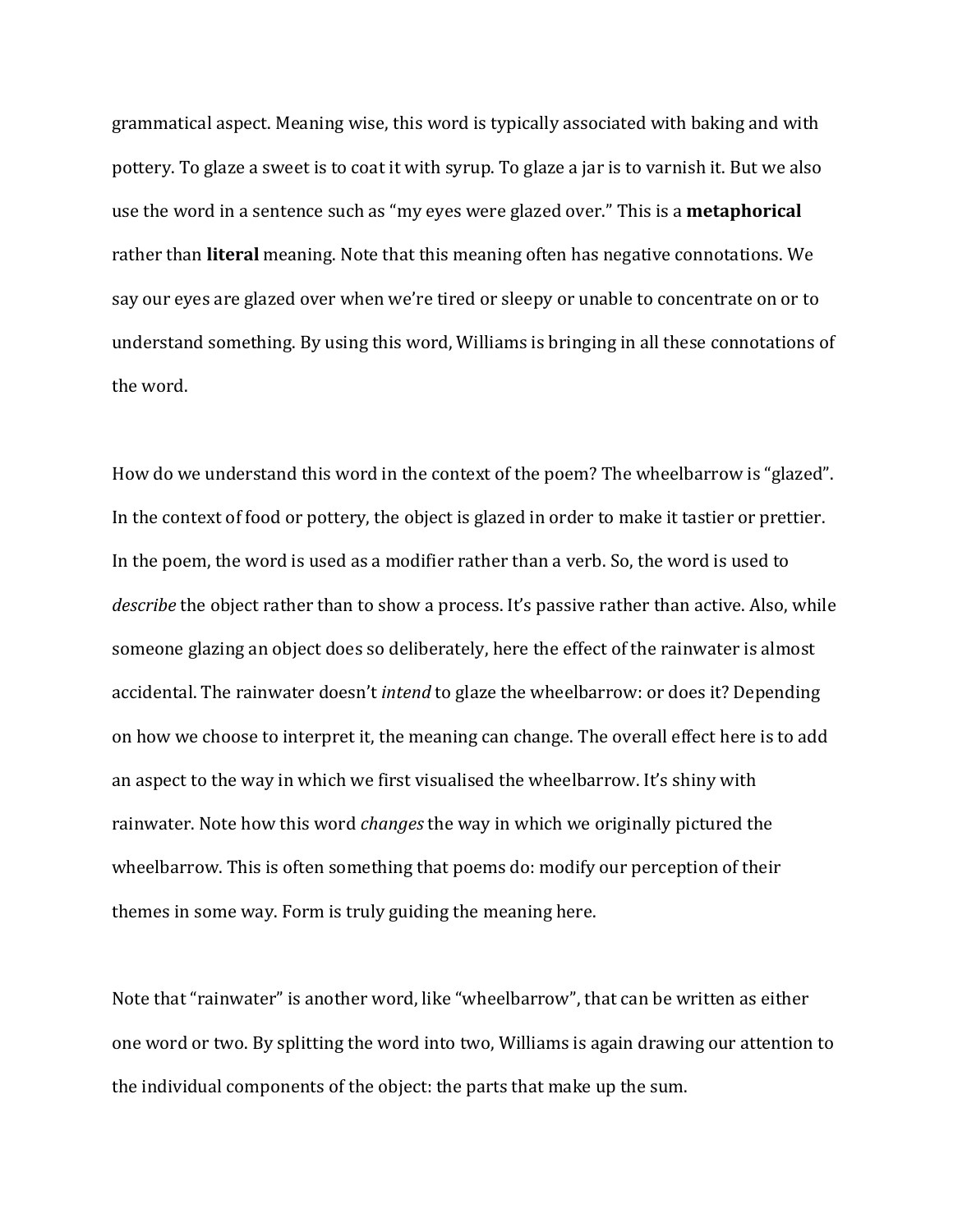Stanza 4:

*beside the white*

*chickens*

To better understand the sentence structure, let's write it down like this:

- so much depends upon a red wheel barrow  $\rightarrow$  Subject + verb + object
	- $\circ$  glazed with rain water  $\rightarrow$  Modifier 1 (describing the wheelbarrow)
	- o beside the white chickens.  $\rightarrow$  Modifier 2 (describing the wheelbarrow)

As mentioned before, modifiers add descriptive information to sentences. Interestingly, the modifiers in this poem consist of exactly the same number of words as does the 'main point' section of the sentence. In fact, since 'red' is also a modifier—all **adjectives** and **adverbs** are modifiers—we can say that the descriptive parts of the sentence actually outweigh the rest. As was implied right from the start, the poem is overwhelmingly an attempt to present a vivid image of the titular object.

The last stanza presents us with another visual aspect of the picture painted by the poet: there are chickens beside the wheelbarrow. This addition immediately brings to mind the broader context of a farm, maybe in a rural area. Now the function of "so much depends" is also clearer. This wheelbarrow is probably the source of someone's livelihood.